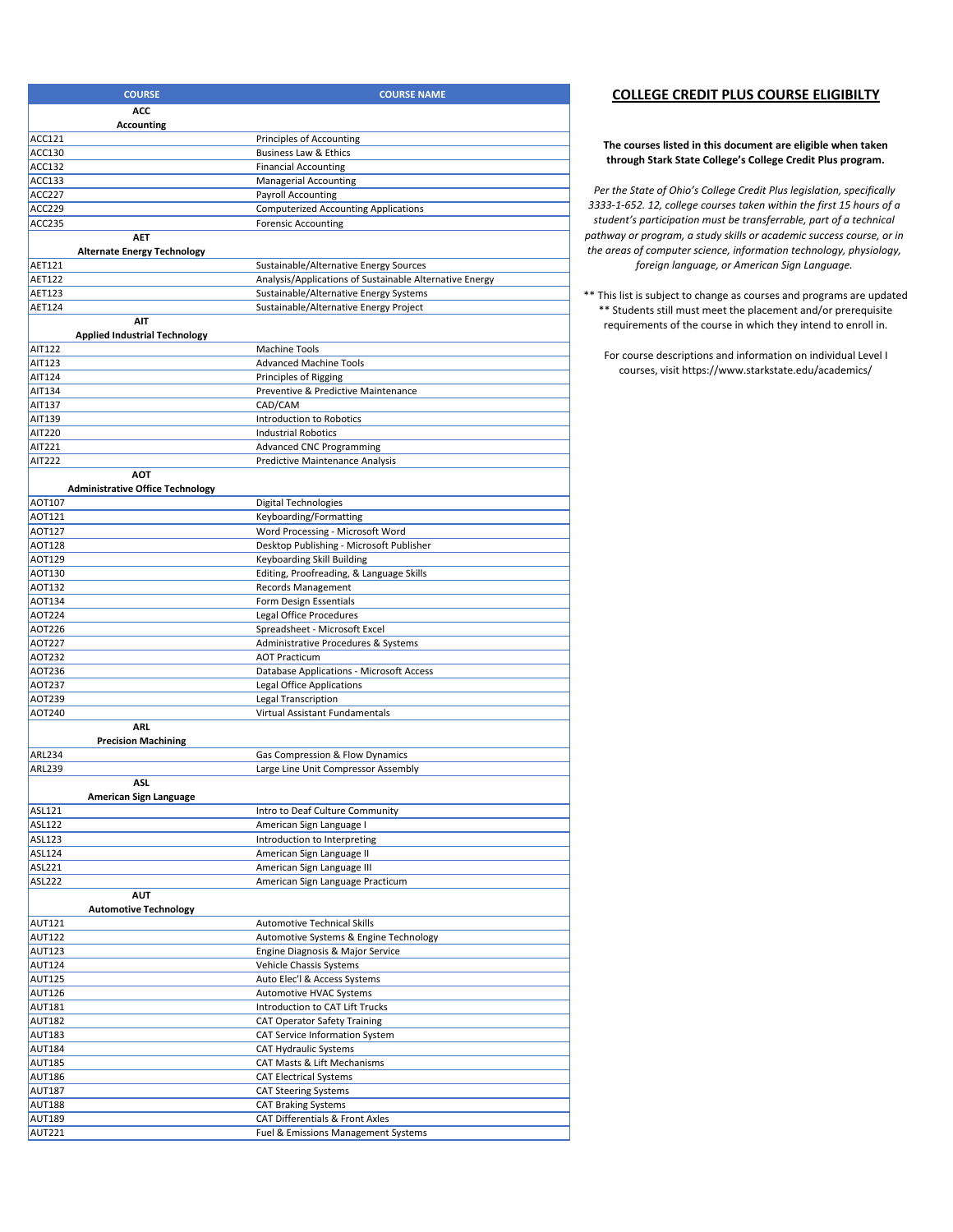| AUT222                          | Engine Sys Per Diagnosis                            |
|---------------------------------|-----------------------------------------------------|
| <b>AUT223</b>                   | <b>Advanced Automotive Electronics</b>              |
| <b>AUT225</b>                   | Automotive Drivetrain I                             |
| <b>AUT226</b>                   | Automotive Drivetrain II                            |
| <b>AUT227</b>                   | Computerized Vehicle Control                        |
| <b>AUT233</b>                   | <b>Automotive Diagnostic Applications</b>           |
| <b>AUT234</b>                   | Alternative Fuels & Advance Automotive Technologies |
| <b>AUT282</b>                   | <b>CAT Transmissions</b>                            |
| <b>AUT283</b>                   | CAT Fuel Systems - LP, Gasoline                     |
| <b>BIO</b>                      |                                                     |
|                                 |                                                     |
| <b>Biology</b><br><b>BIO101</b> | Intro to Anatomy & Physiology                       |
| <b>BIO121</b>                   | Anatomy & Physiology I                              |
| <b>BIO122</b>                   |                                                     |
|                                 | Anatomy & Physiology II                             |
| <b>BIO123</b>                   | Principles of Human Structure & Function            |
| <b>BIO124</b>                   | Human Diseases                                      |
| <b>BIO125</b>                   | <b>Medical Terminology</b>                          |
| <b>BIO126</b>                   | Science, Energy, & the Environment                  |
| <b>BIO127</b>                   | Human Biology                                       |
| <b>BIO128</b>                   | <b>Climate Studies</b>                              |
| <b>BIO129</b>                   | Meteorology                                         |
| <b>BIO130</b>                   | Ocean Studies                                       |
| <b>BIO141</b>                   | General Biology I                                   |
| <b>BIO142</b>                   | General Biology II                                  |
| <b>BIO221</b>                   | Principles of Microbiology                          |
| <b>BIO222</b>                   | Pharmacology                                        |
| <b>BIO241</b>                   | <b>General Genetics</b>                             |
| <b>BIO242</b>                   | Cell & Molecular Biology                            |
| <b>BUS</b>                      |                                                     |
| <b>General Business</b>         |                                                     |
| <b>BUS121</b>                   | <b>Business Administration</b>                      |
| <b>BUS122</b>                   | <b>Basic Economics</b>                              |
| <b>BUS221</b>                   | Microeconomics                                      |
| <b>BUS222</b>                   | Macroeconomics                                      |
| CET                             |                                                     |
| <b>Engineering Technology</b>   |                                                     |
| CET121                          | <b>Building Materials &amp; Con Methods</b>         |
| CET125                          | Soil Mechanics                                      |
| <b>CET222</b>                   | Concrete & Asphalt Test                             |
| <b>CET228</b>                   | Surveying II                                        |
|                                 |                                                     |
| <b>CFS</b>                      |                                                     |
| <b>Cyber Security</b>           |                                                     |
| CFS129                          | Cryptography                                        |
| CFS136                          | Principles of Information Security                  |
| CFS137                          | Computer Crime & Investigation                      |
| CFS140                          | <b>Biometric Applications</b>                       |
| CFS175                          | White Collar Crime                                  |
| CFS256                          | Disaster Recovery & Incident Planning               |
| <b>CFS257</b>                   | File Systems Analysis                               |
| <b>CFS258</b>                   | Cyber Forensics & Data Recovery                     |
| <b>CFS275</b>                   | <b>Ethical Hacking</b>                              |
| <b>CFS287</b>                   | Network Forensics                                   |
| CHM                             |                                                     |
| Chemistry                       |                                                     |
| CHM100                          | Applying Chemistry to Society                       |
| CHM101                          | Intro to Chemistry                                  |
| CHM105                          | Intro to Forensic Science                           |
| CHM121                          | Gen/Org & Bio Chemistry I                           |
| CHM122                          | Gen/Org & Bio Chemistry II                          |
| CHM141                          | General Chemistry I                                 |
| CHM142                          |                                                     |
| CHM205                          | General Chemistry II<br><b>Forensic Chemistry</b>   |
| CHM241                          | Organic Chemistry I                                 |
| CHM142                          |                                                     |
| <b>CIS</b>                      | Organic Chemistry II                                |
|                                 |                                                     |
| <b>Computer Info Systems</b>    |                                                     |
| CIS121                          | Help Desk & Computer Support Concept                |
| CIS125                          | Data Analysis & Decision Making                     |
| CIS126                          | Fundamentals of Info Systems                        |
| CIS221                          | <b>Generating Reports Decision Making</b>           |
| <b>CIS222</b>                   | Data Acquisition & Analysis                         |
| <b>CIS223</b>                   | IT Project Management                               |
| <b>CIS224</b><br><b>CIS280</b>  | <b>Advanced Help Desk</b><br>His Desk Capstone      |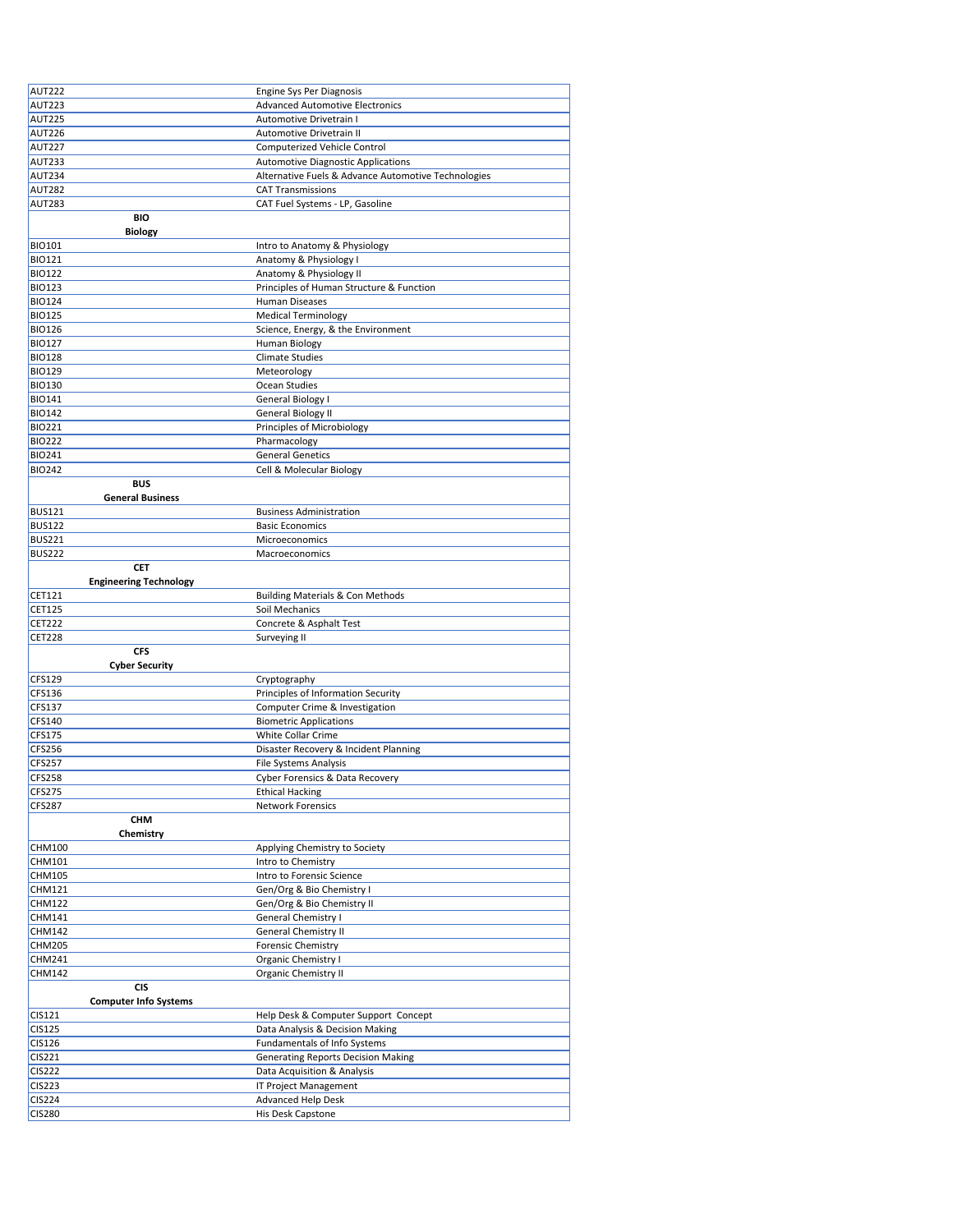| <b>CJS</b>                              |                                                                                          |
|-----------------------------------------|------------------------------------------------------------------------------------------|
| <b>Criminal Justice</b>                 |                                                                                          |
| CJS121                                  | Intro to Criminal Justice                                                                |
| <b>CJS124</b>                           | Policing                                                                                 |
| <b>CJS129</b><br><b>CJS221</b>          | Corrections                                                                              |
| COM                                     | Criminology                                                                              |
| <b>Communications</b>                   |                                                                                          |
| <b>COM121</b>                           | <b>Effective Speaking</b>                                                                |
| <b>COM122</b>                           | Interpersonal Communication                                                              |
| <b>COM123</b>                           | <b>Small Group Communication</b>                                                         |
| <b>COM125</b><br><b>COM126</b>          | Intro to Communication Theory<br>Introduction to Mass Communication                      |
| <b>COM223</b>                           | Interviewing I                                                                           |
| <b>COM226</b>                           | Organizational Communication                                                             |
| <b>COM227</b>                           | Intercultural Communication                                                              |
| <b>COM228</b>                           | Nonverbal Communication                                                                  |
| COM230                                  | Argumentation                                                                            |
| CPD<br><b>Computer Programming/Data</b> |                                                                                          |
| CPD121                                  | Data Modeling & Database Design                                                          |
| <b>CPD122</b>                           | Oracle Database: Introduction to SQL                                                     |
| CPD123                                  | <b>Structured Query Language</b>                                                         |
| CPD221                                  | Oracle Database: PL/SQL PR                                                               |
| <b>CPD222</b>                           | Microsoft SQL Server Database                                                            |
| <b>CPD223</b><br><b>CPD224</b>          | Oracle Database: Architecture & Administration<br>Advanced Microsoft SQL Server Database |
| CPD225                                  | Data Mining & Data Warehousing                                                           |
| <b>CSE</b>                              |                                                                                          |
| Computer                                |                                                                                          |
| <b>CSE121</b>                           | Mobile Develop Architecture                                                              |
| <b>CSE122</b>                           | Programming Logic & Problem Solving                                                      |
| <b>CSE221</b><br><b>CSE222</b>          | Android Development I<br>iOS Development I                                               |
| <b>CSE223</b>                           | iOS Development II                                                                       |
| <b>CSE224</b>                           | Android Development II                                                                   |
| <b>CSE225</b>                           | Cross-Platform Mobile Application Development                                            |
| <b>CSE226</b>                           | Software Engineering for Held-Held Devices                                               |
| <b>CSE229</b>                           | Visual Basic Development                                                                 |
| <b>CSE230</b>                           | Advanced Visual Basic Development                                                        |
| CSE231<br><b>CSE232</b>                 | Java Programming<br>Advanced Java Programming                                            |
| <b>CSE233</b>                           | C++ Programming                                                                          |
| CSE234                                  | Advanced C++ Programming                                                                 |
| <b>CSE235</b>                           | Python Development                                                                       |
| <b>CSE236</b>                           | Analyzing Software Req & Dev Sol                                                         |
| CUI.<br><b>Culinary Arts</b>            |                                                                                          |
| <b>CUL119</b>                           | Culinary ServSafe                                                                        |
| CUL120                                  | Sanitation & Safety                                                                      |
| DET                                     |                                                                                          |
| <b>Design Engineering Technology</b>    |                                                                                          |
| <b>DET121</b><br><b>DET125</b>          | <b>Engineering Drawing</b><br><b>Basic AutoCAD</b>                                       |
| <b>DET230</b>                           | Advanced AutoCAD (Inventor)                                                              |
| <b>DPH</b>                              |                                                                                          |
| Photography                             |                                                                                          |
| <b>DPH280</b>                           | Photography Portfolio                                                                    |
| ECO                                     |                                                                                          |
| <b>Ecology</b><br>ECO241                | Ecology                                                                                  |
| EDU                                     |                                                                                          |
| <b>Education</b>                        |                                                                                          |
| <b>EDU126</b>                           | <b>Educational Technology</b>                                                            |
| <b>EDU130</b>                           | Intro to the Teaching Profession                                                         |
| EDU223                                  | Community & Family Based Profession                                                      |
| <b>EDU225</b><br><b>EDU229</b>          | The Exceptional Child                                                                    |
| EET                                     | <b>Educational Psychology</b>                                                            |
| Electronic/Electrical                   |                                                                                          |
| <b>EET120</b>                           | DC Circuit Analysis                                                                      |
| <b>EET122</b>                           | <b>AC Circuit Analysis</b>                                                               |
| <b>EET227</b>                           | PLCs & Industrial Controls I                                                             |
| <b>EET228</b><br><b>EET263</b>          | PLCs & Industrial Controls II<br>Industrial Sensors & Advanced Applications              |
|                                         |                                                                                          |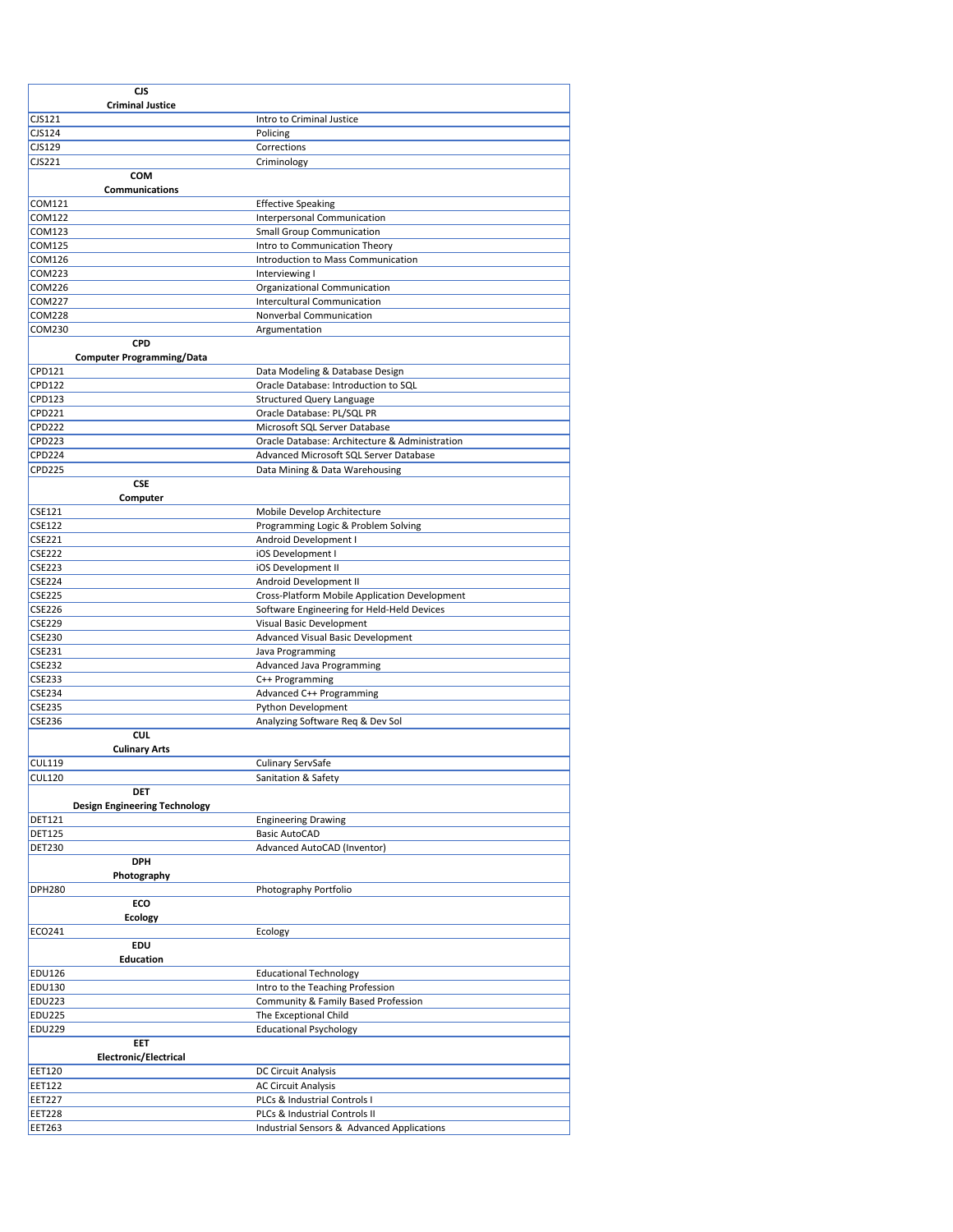| <b>EMS</b>                                      |                                                   |
|-------------------------------------------------|---------------------------------------------------|
| <b>Emergency Medical Services</b>               |                                                   |
| <b>EMS121</b>                                   | <b>Emergency Medical Technician</b>               |
| <b>ENG</b>                                      |                                                   |
| English                                         |                                                   |
| <b>ENG124</b>                                   | College Composition I                             |
| <b>ENG221</b>                                   | <b>Technical Report Writing</b>                   |
| <b>ENG230</b>                                   | <b>Business Communication</b>                     |
| <b>ENG231</b>                                   | <b>College Composition II</b>                     |
| <b>ENG233</b>                                   | British Literature - Med to 1785                  |
| <b>ENG234</b>                                   | British Literature - 1985 to Present              |
| <b>ENG236</b>                                   | American Literature - Colonial to 1865            |
| <b>ENG237</b>                                   | American Literature - 1865 to Present             |
| <b>ENG241</b>                                   | <b>Major Modern Writers</b>                       |
| <b>ENT</b>                                      |                                                   |
| Entrepreneurship                                |                                                   |
| <b>ENT120</b>                                   | Entrepreneurship                                  |
| <b>ENV</b>                                      |                                                   |
| <b>Environmental Technology</b>                 |                                                   |
| <b>ENV121</b>                                   | Regulations & Compliance                          |
| <b>ENV165</b>                                   | OSHA 10 HR Construction Safety                    |
| <b>ENV221</b>                                   | OSHA 40 HR HAZWOPER                               |
| <b>ENV231</b>                                   | OSHA 30 HR General Industry                       |
| EST                                             |                                                   |
| <b>Electrical Service Technology</b>            |                                                   |
| <b>EST230</b>                                   | <b>Electrical Circuits &amp; Devices</b>          |
| <b>FST</b>                                      |                                                   |
| <b>Emergency Fire Service</b>                   |                                                   |
| <b>FST128</b>                                   | Volunteer Firefighter                             |
| <b>FST228</b>                                   | Firefighting   & II                               |
| GEO                                             |                                                   |
| Geology                                         |                                                   |
| GEO141                                          | <b>Physical Geology</b>                           |
| GIS                                             |                                                   |
| <b>Geographic Information Systems</b>           |                                                   |
| GIS123                                          | Maps & Map Reading                                |
| GIS231                                          | Geographic Information Systems                    |
| GIS232                                          | Remote Sensing & Digital Image Processing         |
| GIS233                                          | Advanced Tools in Geospatial Technologies         |
| GIS234                                          | Geospatial Technologies in Industry               |
| GLS                                             |                                                   |
| <b>Government &amp; Legal Studies</b>           |                                                   |
| GLS121                                          | Introduction to Law & the Legal System            |
| GLS123                                          | Government & Legal Ethics                         |
| <b>HIS</b>                                      |                                                   |
| History                                         |                                                   |
| HIS121                                          | US History I - to 1877                            |
| <b>HIS122</b>                                   | US History II - from 1877                         |
| <b>HIS221</b>                                   | World Civilization to 17th Century                |
| <b>HIS222</b>                                   | World Civilization from 17th Century              |
| HIT                                             |                                                   |
| <b>Health Information Management Technology</b> |                                                   |
| <b>HIT123</b>                                   | Healthcare Legal & Ethical Issues                 |
| <b>HIT232</b>                                   | Healthcare Reimbursement Methodology              |
| HVC                                             |                                                   |
| Heating/Venting/AC                              |                                                   |
| <b>HVC121</b>                                   | <b>HVAC Principles I</b>                          |
| <b>HVC122</b>                                   | <b>HVAC Principles II</b>                         |
| <b>HVC125</b>                                   | Sheet Metal Layout & Fabrication                  |
| <b>HVC223</b>                                   | HVAC System Operation & Troubleshooting - Heating |
| <b>HVC224</b>                                   | HVAC System Operation & Troubleshooting - Cooling |
| <b>HVC227</b>                                   | HVAC Field Installation Techniques & Procedures   |
| <b>HVC234</b>                                   | <b>HVAC Electrical Systems &amp; Applications</b> |
| IDS                                             |                                                   |
| <b>Interdisc Studies</b>                        |                                                   |
| <b>IDS115</b>                                   | College & Career Success Skills                   |
| IET                                             |                                                   |
| <b>Industrial Engineering Technology</b>        |                                                   |
| <b>IET223</b>                                   | <b>Computer Numerical Control</b>                 |
| <b>IET270</b>                                   | Dimensional Metrology & Inspection I              |
| IMT                                             |                                                   |
| <b>Interactive Media</b>                        |                                                   |
| <b>IMT121</b>                                   | <b>Interactive Media</b>                          |
| <b>IMT122</b>                                   | Graphic Arts Design                               |
| <b>IMT125</b>                                   | 3D Graphic Modeling                               |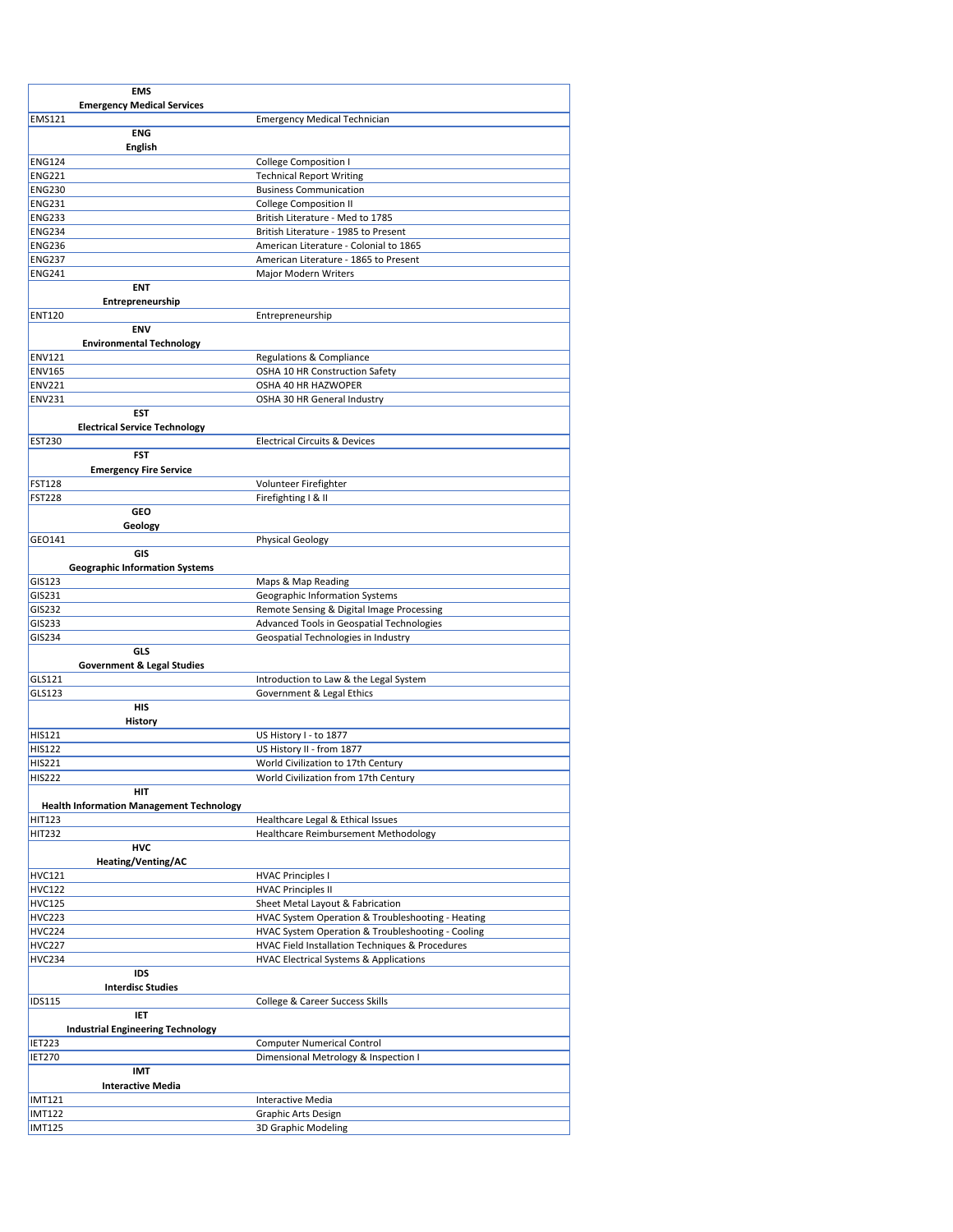| <b>IMT129</b>                            | Digital Audio Recording & Editing                         |
|------------------------------------------|-----------------------------------------------------------|
| <b>IMT131</b>                            | Color Theory & Design                                     |
|                                          |                                                           |
| <b>IMT132</b>                            | Digital Photography & Media                               |
| <b>IMT134</b>                            | <b>Technical Musicianship</b>                             |
| <b>IMT135</b>                            | Music Theory & Composition I                              |
| <b>IMT136</b>                            | Principles of Animation                                   |
| <b>IMT137</b>                            | <b>Drawing Basics</b>                                     |
| <b>IMT141</b>                            | <b>Typography Fundamentals</b>                            |
| <b>IMT223</b>                            | Digital Video Recording & Editing                         |
| <b>IMT227</b>                            | 3D Graphics Animation                                     |
|                                          |                                                           |
| <b>IMT230</b>                            | Webcasting & Music Publishing                             |
| <b>IMT237</b>                            | Compositing                                               |
| <b>IMT238</b>                            | Advanced Video Production                                 |
| <b>IMT239</b>                            | Music Synthesis I                                         |
| <b>IMT240</b>                            | Advanced 3D Graphic Modeling                              |
| <b>IMT242</b>                            | Lighting & Cinematography                                 |
| <b>IMT243</b>                            |                                                           |
|                                          | <b>Advanced Compositing</b>                               |
| <b>IMT244</b>                            | Digital Page Layout & Design                              |
| <b>IMT245</b>                            | Graphic Arts Design II                                    |
| <b>IMT246</b>                            | <b>Applied Music Technology</b>                           |
| <b>IMT247</b>                            | Music Theory & Composition II                             |
| <b>IMT249</b>                            | Textures for 2D & 3D                                      |
| <b>IMT251</b>                            | Authoring & Video Compression                             |
| <b>IMT253</b>                            |                                                           |
|                                          | Graphics for Illustration                                 |
| <b>IMT256</b>                            | Digital Imaging                                           |
| <b>IMT259</b>                            | Music Synthesis II                                        |
| <b>IMT260</b>                            | Live Sound                                                |
| <b>IMT261</b>                            | <b>Advanced Music Technology</b>                          |
| <b>IMT262</b>                            | Advanced Digital Photography                              |
| <b>IMT263</b>                            | Photographic Lighting                                     |
|                                          |                                                           |
| <b>IMT264</b>                            | Image Management                                          |
| <b>IMT265</b>                            | <b>Motion Graphics Portfolio</b>                          |
| <b>IMT266</b>                            | Film Theory & Practice                                    |
| <b>IMT268</b>                            | <b>Advanced Video Editing</b>                             |
| <b>ITD</b>                               |                                                           |
| <b>Information Technology</b>            |                                                           |
| <b>ITD102</b>                            | Word Processing - Microsoft Word                          |
|                                          |                                                           |
| <b>ITD104</b>                            | Computer Applications - PowerPoint                        |
| <b>ITD105</b>                            | <b>Computer Applications - Excel</b>                      |
| <b>ITD106</b>                            | <b>Computer Applications - Access</b>                     |
| <b>ITD108</b>                            | Microsoft Outlook                                         |
| <b>ITD109</b>                            | Presentation Technologies for the Trainer                 |
| <b>ITD122</b>                            | <b>Computer Applications for Professionals</b>            |
| <b>ITD123</b>                            | <b>MAC Concepts</b>                                       |
|                                          |                                                           |
| <b>JRC</b>                               |                                                           |
| <b>Judicial Court Reporting</b>          |                                                           |
| JCR1002                                  | Realtime Theory II                                        |
| <b>JCR1102</b>                           | Skill Building II                                         |
| <b>JCR131</b>                            | Legal Terminology                                         |
| JCR2104                                  | Skill Building IV                                         |
| <b>JCR2106</b>                           | Skill Building VI                                         |
|                                          |                                                           |
| JCR2400                                  | JCR Internship                                            |
| <b>MAT</b>                               |                                                           |
| <b>Medical Assisting</b>                 |                                                           |
| <b>MAT100</b>                            |                                                           |
|                                          | <b>Medical Assisting I</b>                                |
| <b>MAT101</b>                            | <b>Medical Office Procedures</b>                          |
|                                          |                                                           |
| <b>MAT102</b>                            | <b>Medical Assisting II</b>                               |
| <b>MAT200</b>                            | Medical Laboratory Procedures for Medical Assisting       |
| <b>MAT201</b>                            | Insurance for Medical Assisting                           |
| <b>MET</b>                               |                                                           |
| <b>Mechanical Engineering Technology</b> |                                                           |
| MET123                                   | <b>Material Science</b>                                   |
| <b>MET124</b>                            | <b>Statics &amp; Strength of Materials</b>                |
| <b>MET221</b>                            |                                                           |
|                                          | Adv. Strength of Materials                                |
| <b>MET222</b>                            | <b>Fluid Power</b>                                        |
| <b>MET225</b>                            | <b>Manufacturing Processes</b>                            |
| MET229                                   | Introduction to Alternative & Renewable Energy/Fuel Cells |
| <b>MET230</b>                            | Analysis/Applications of Fuel Cells                       |
| <b>MET231</b>                            | <b>Fuel Cell Systems</b>                                  |
| <b>MET232</b>                            | Fuel Cell Project                                         |
|                                          |                                                           |
| <b>MGT</b>                               |                                                           |
| <b>Business Management</b>               |                                                           |
| MGT121<br><b>MGT221</b>                  | Principles of Management<br>Supervision                   |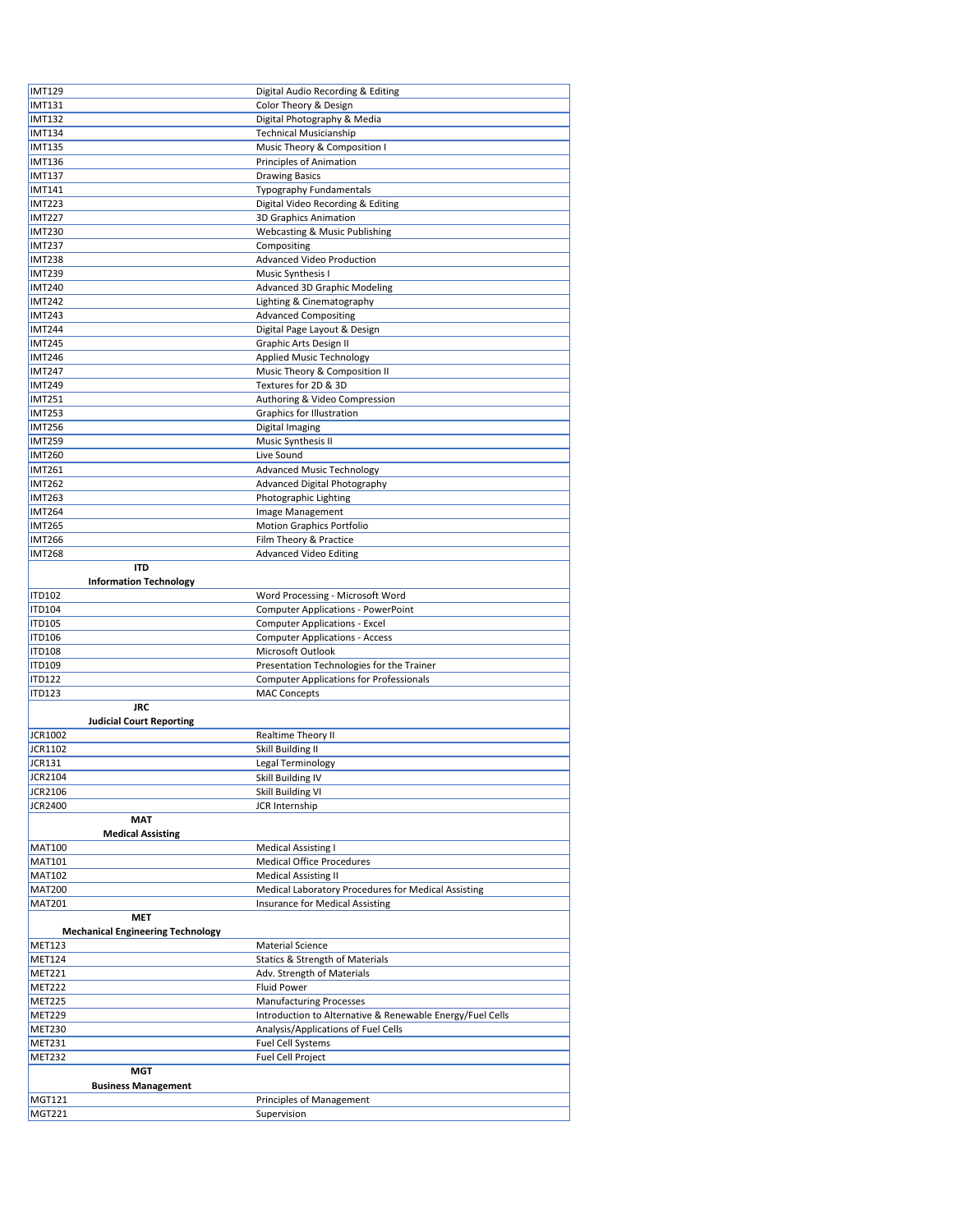| <b>MKT</b>                           |                                                                                           |
|--------------------------------------|-------------------------------------------------------------------------------------------|
| <b>Marketing</b><br><b>MKT121</b>    | <b>Principles of Marketing</b>                                                            |
| <b>MKT222</b>                        | Advertising                                                                               |
| MLT                                  |                                                                                           |
| <b>Medical Laboratory</b>            |                                                                                           |
| <b>MLT121</b>                        | <b>Fundamentals of Laboratory Techniques</b>                                              |
| <b>MLT123</b><br><b>MLT124</b>       | Hematology I<br>Hematology II                                                             |
| <b>MST</b>                           |                                                                                           |
| <b>Mechanical Service Technology</b> |                                                                                           |
| <b>MST121</b>                        | <b>Blueprint Reading</b>                                                                  |
| <b>MST125</b>                        | <b>Basic Pumps</b>                                                                        |
| MST126<br><b>MST127</b>              | Pipefitting Principles & Applications<br>Principles of Welding                            |
| <b>MST128</b>                        | <b>Welding Laboratory</b>                                                                 |
| MST134                               | Hydraulic & Pneumatic Systems                                                             |
| <b>MST136</b>                        | 3G Welding Certification Exam Preparatory                                                 |
| <b>MST137</b>                        | 6G Welding Certification Exam Preparatory                                                 |
| <b>MST138</b>                        | Preparatory Gas Tungsten Arc Welding                                                      |
| <b>MST139</b><br><b>MST221</b>       | Gas Tungsten Arc Welding - Titanium/Stainless Steel<br><b>Mechanical Drive Components</b> |
| <b>MTH</b>                           |                                                                                           |
| <b>Mathematics</b>                   |                                                                                           |
| MTH106                               | Math for Technology                                                                       |
| MTH107                               | <b>Industrial Math</b>                                                                    |
| <b>MTH108</b><br>MTH124              | <b>Explorations in Modern Mathematics</b><br><b>Statistics</b>                            |
| MTH125                               | College Algebra                                                                           |
| MTH130                               | Trigonometry                                                                              |
| MTH135                               | Precalculus                                                                               |
| <b>MTH223</b>                        | Analytic Geometry - Calculus I                                                            |
| <b>MTH224</b>                        | Analytic Geometry - Calculus II                                                           |
| <b>MTH226</b><br><b>MTH227</b>       | Linear Algebra<br><b>Ordinary Differential Equations</b>                                  |
| <b>NET</b>                           |                                                                                           |
| Network                              |                                                                                           |
| <b>NET120</b>                        | PC Upgrading & Maintenance                                                                |
| <b>NET121</b>                        | Introduction to Computer Networking                                                       |
| <b>NET131</b><br><b>NET137</b>       | Microsoft Client Operating System<br>Routing & Switching Essentials                       |
| <b>NET220</b>                        | UNIX/LINUX Operating Environment                                                          |
| <b>NET244</b>                        | Microsoft Networking I                                                                    |
| <b>NET245</b>                        | Microsoft Networking II                                                                   |
| <b>NET246</b>                        | Microsoft Networking III                                                                  |
| <b>NET251</b><br><b>NET253</b>       | Voiceover IP Fundamentals<br>Securing Networks with Switches & Routers                    |
| <b>NET254</b>                        | Cisco Wireless                                                                            |
| <b>NET256</b>                        | <b>Scaling Networks</b>                                                                   |
| <b>NET257</b>                        | <b>Connecting Networks</b>                                                                |
| <b>NET264</b>                        | UNIX/LINUX System Administration                                                          |
| <b>NET266</b>                        | UNIX/LINUX Network Administration<br>Web Server Administration                            |
| <b>NET280</b><br><b>NET281</b>       | Firewall & Network Security                                                               |
| NTR                                  |                                                                                           |
| Dietetic                             |                                                                                           |
|                                      |                                                                                           |
| <b>NTR121</b><br>PET                 | Nutrition for Health                                                                      |
| <b>Petroleum Industry</b>            |                                                                                           |
| PET101                               | Introduction to the Petroleum Industry                                                    |
| PET102                               | Introduction to Supervisory Control & Data Acquisition (SCADA)                            |
| PET131                               | <b>Corrosion Basics</b>                                                                   |
| PET132                               | Petroleum Instrumentation                                                                 |
| PET135<br>PET141                     | Measurement & Basic Pipeline Operations<br><b>Production Operations</b>                   |
| PET142                               | Artificial Lift                                                                           |
| PET210                               | Petroleum Process Controls                                                                |
| PET230                               | Petroleum Measurement Capstone                                                            |
| PHI.                                 |                                                                                           |
| Philosophy<br><b>PHL122</b>          | Ethics                                                                                    |
| PHY                                  |                                                                                           |
| Physics                              |                                                                                           |
| PHY101                               | Principles of Physics                                                                     |